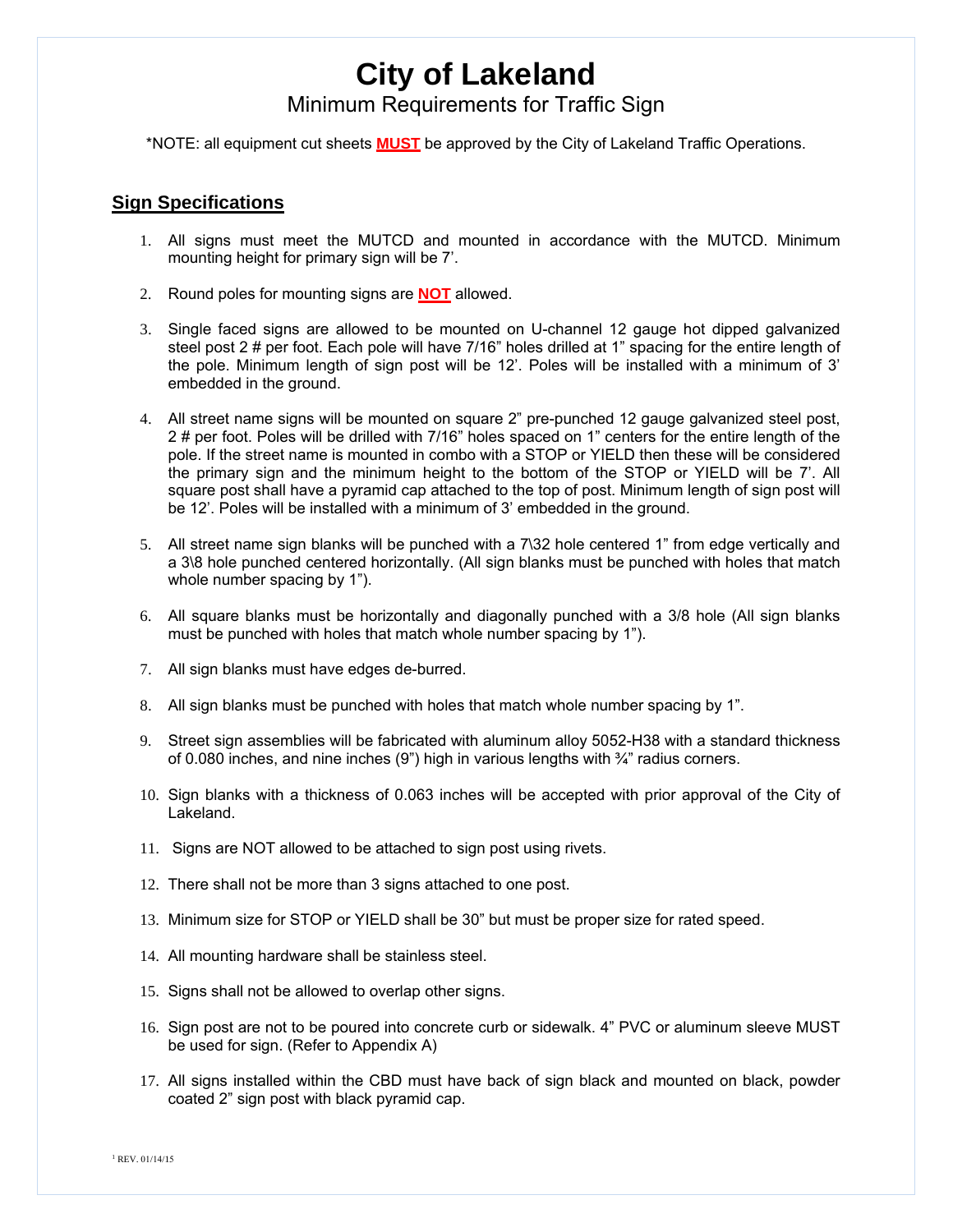Minimum Requirements for Traffic Sign

\*NOTE: all equipment cut sheets **MUST** be approved by the City of Lakeland Traffic Operations.

18. **Any substitutes must be accepted by the City of Lakeland Traffic Operations prior to ordering.**

**All materials must be accepted from the FDOT Approved Products List (APL), or be pre-approved by the City of Lakeland in writing.** 

### **Fabrication Specifications for Street Name Signs**

#### **All ground mounted street name sign assemblies shall be fabricated using the following material:**

- 1. Street Sign assemblies will be fabricated with aluminum alloy 5052-H38 with a standard thickness of 0.080 inches, and nine inches (9") high in various lengths with  $\frac{3}{4}$ " radius corners.
- 2. Sign blanks with a thickness of 0.063 inches will be accepted with prior approval of the City of Lakeland.
- 3. A Green and White sign, ASTM D4956 Type 1 (EG) is the minimum material that will meet FHWA requirements for the green background. For ground-mounted signs, ASTM D4956 Type II is the minimum material that will meet the proposed requirement for the white legend. For overhead signs, ASTM D4959 Type III prismatic is the minimum material that will meet the proposed requirements for the white legend.
- 4. Lettering on street name signs shall be six inches (6"), highway font B text. Supplementary lettering to indicate the type of street (such as St, Av, Rd, etc.) or prefix (such as N, S, E, W) shall be in smaller lettering of four inches (4") in height. All signs shall have the City of Lakeland logo (swan). Block number shall be highway font C. A diagram showing dimensions, layout, spacing, etc. is shown in appendix.
- 5. CITY STREETS WILL BE GREEN BACK GROUND WITH WHITE TEXT.
- 6. PRIVATE STREETS WILL BE WHITE BACK GROUND WITH GREEN TEXT.
- 7. One street name assembly will consist 2 separate sign blanks with text on one side each per street, (one street name is two blanks).
- 8. Each sign shall be identically faced on each side of aluminum blank.
- 9. Block number must be reversed on opposite side.

#### *Refer to Appendix A for sign detail*.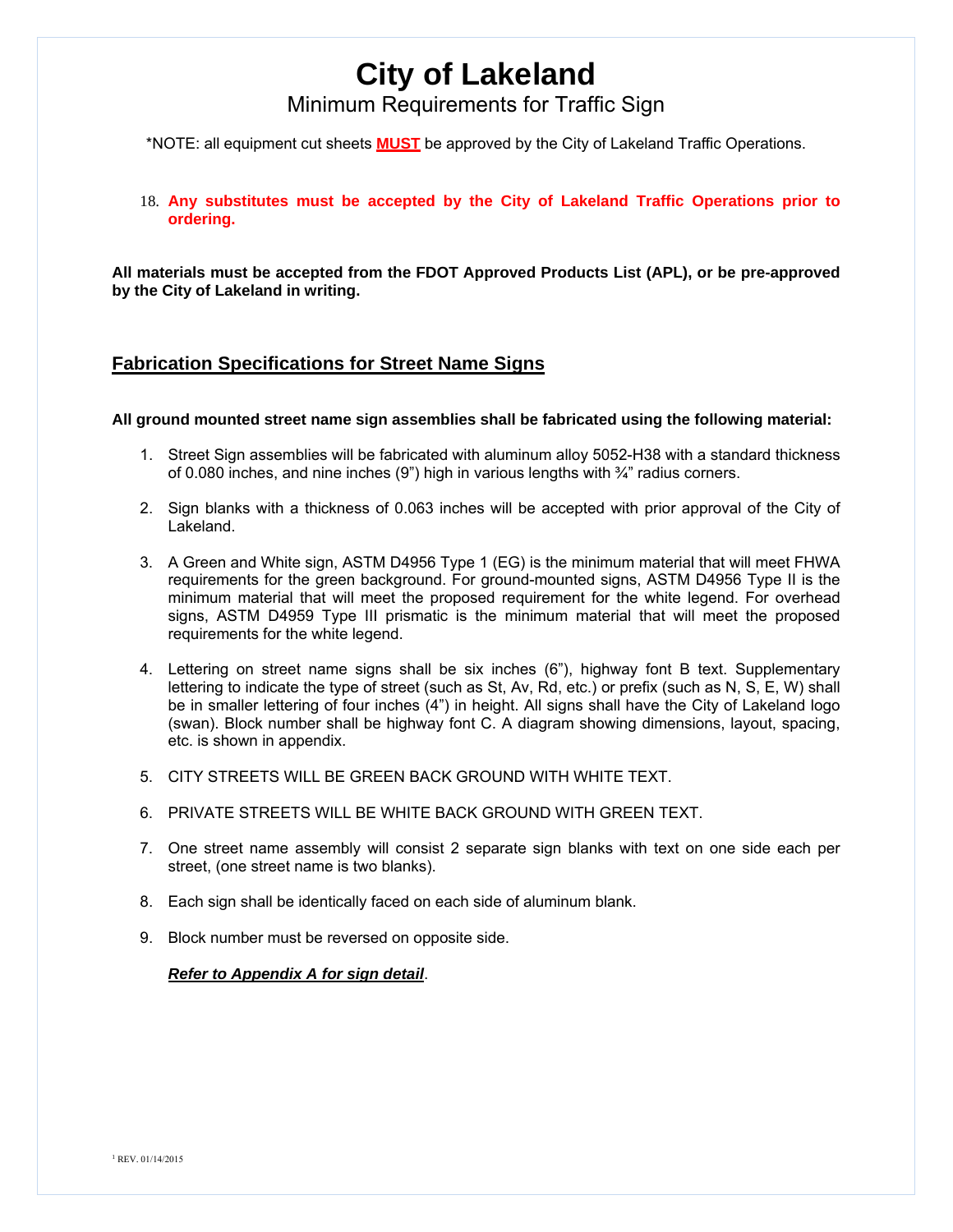Minimum Requirements for Traffic Sign

\*NOTE: all equipment cut sheets **MUST** be approved by the City of Lakeland Traffic Operations.

### **Prefix and Suffix**

- City of Lakeland street signage will include a swan design. (See Details Sheet)
- Suffixes shall be abbreviated as follows:

### FULL SUFFIX ABBREVIATED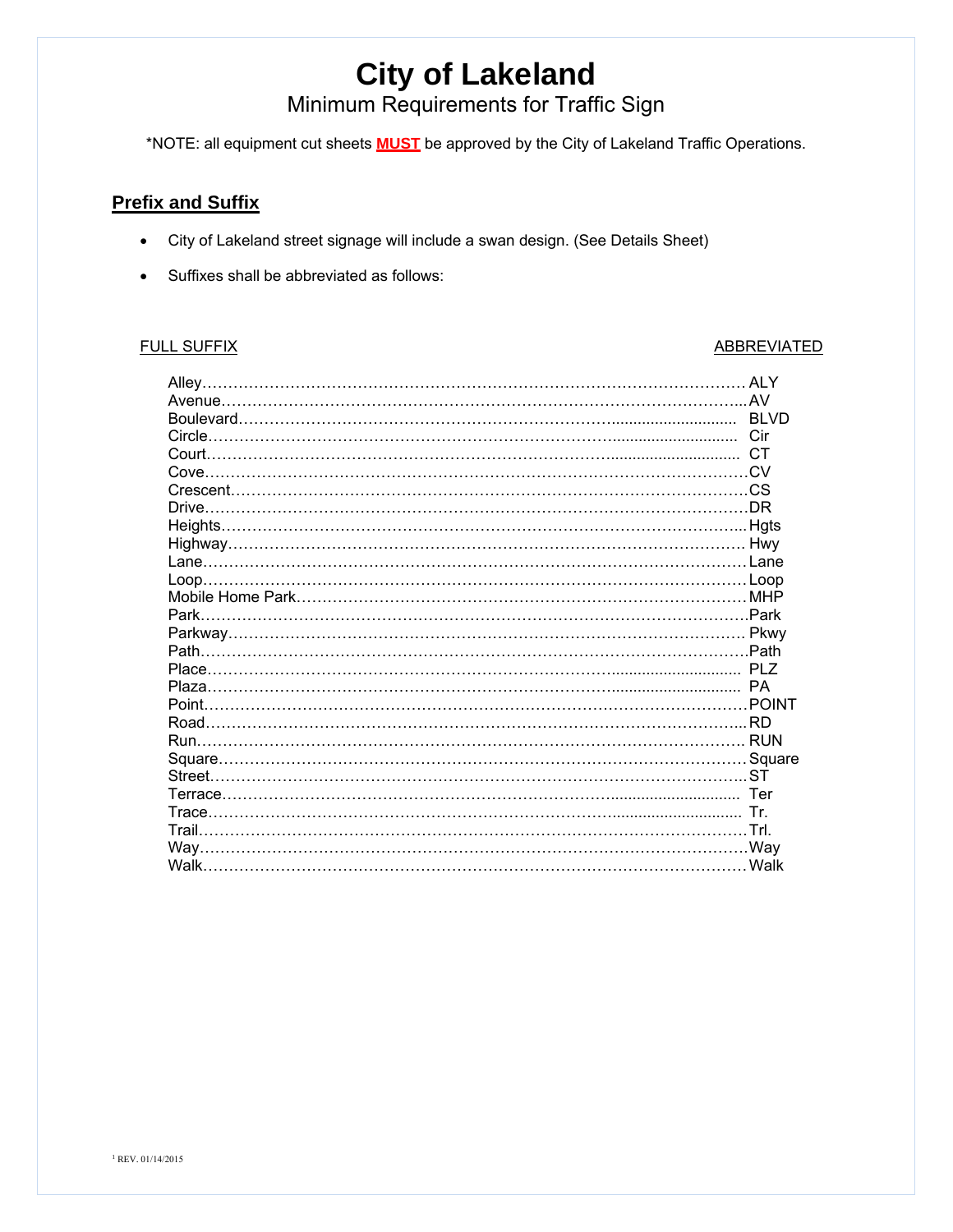Minimum Requirements for Traffic Sign

\*NOTE: all equipment cut sheets **MUST** be approved by the City of Lakeland Traffic Operations.

### **Over Head Illuminated Street Name Signs**

### **GENERAL-refer to Appendix B**

Street name guide signs for most streets that intersect with a road on the State Highway System are normally furnished, installed, and maintained by the appropriate local government. However, at signalized intersections on the State Highway System, larger overhead street name signs should be used. These signs may be furnished and installed, by the Department.

### **STANDARDS**

- 1. Street name signs shall only be used to identify cross streets. They are not intended to identify destinations such as cities or facilities.
- 2. The word Street, Boulevard, Avenue, etc., may be abbreviated or deleted to conserve sign panel length. However, if confusion would result due to similar street names in the area, for example Seminole Street and Seminole Avenue, this deletion should not be made.
- 3. When a cross street is known by both route number and a local name, use of the local name is preferred on the overhead street name signs since the route number is identified on route markers along the route.
- 4. When a cross street has dual local street name designations, for example N.W. 31 Avenue and Martin Luther King Jr. Boulevard, both names may be used on the overhead street name signs. However, the Department is responsible for the primary designation (i.e., name shown on the Official Florida Transportation Map). If a secondary designation is approved by local resolution, the local government shall be responsible for the installation of this secondary designation.
- 5. When a cross street has a different name on each side of the intersection, both names shall be shown on the overhead street name sign, two signs should be used with one on the left and one on the right side of the intersection. In some instances, the type of signal span design may dictate the need for the use of a single sign with both names. When used, the names should be separated and accompanied by directional arrows, with the left name displayed over the right.

Overhead Street Name Signs 2-2-1 Topic No. 750-000-005 March 1999 Traffic Engineering Manual Revised: April 2007

- 6. The display of block numbers is not required when two street names with arrows are provided on a single panel.
- **7. Any substitutes must be accepted by the City of Lakeland Traffic Operations prior to ordering.**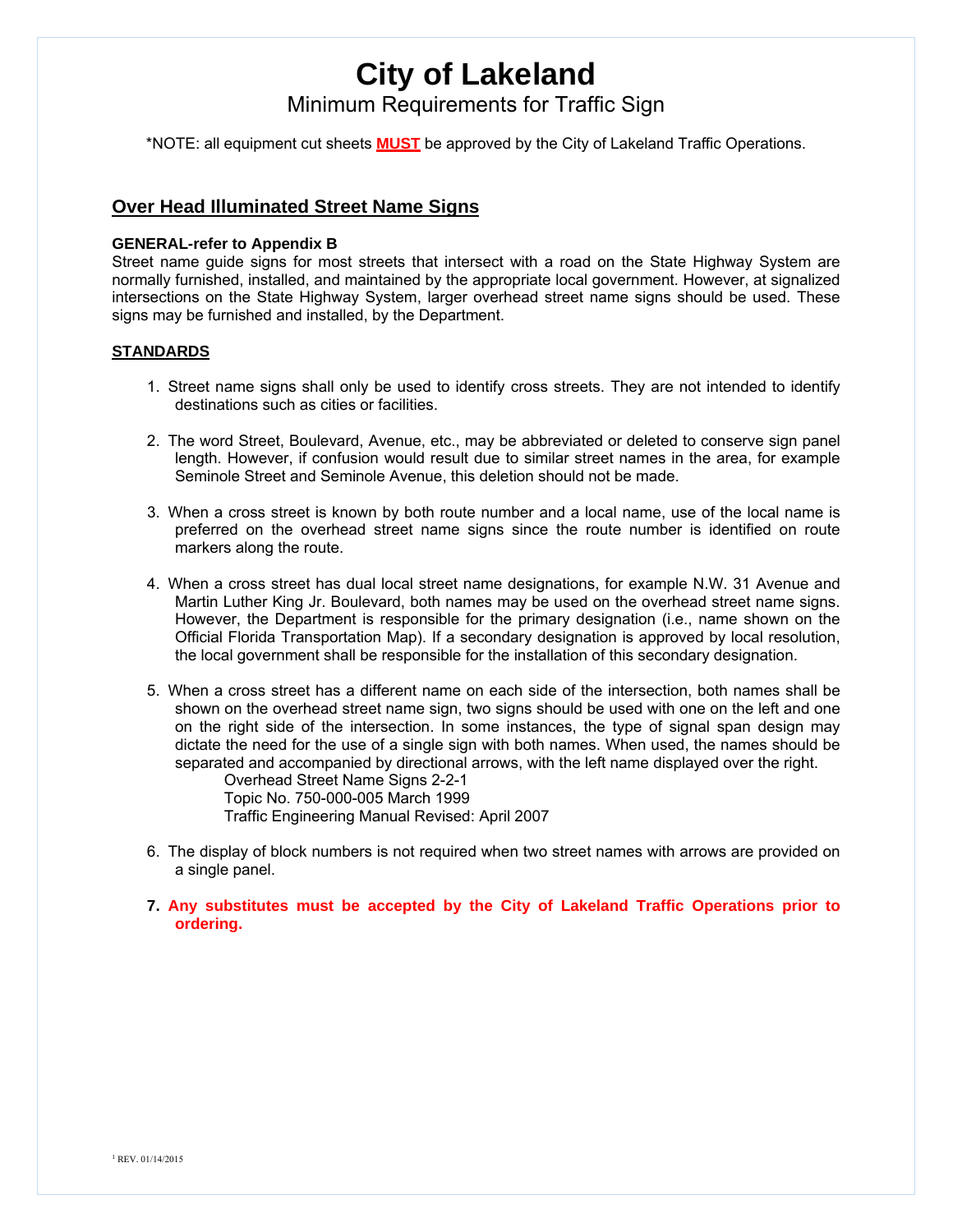Minimum Requirements for Traffic Sign

\*NOTE: all equipment cut sheets **MUST** be approved by the City of Lakeland Traffic Operations.

### **Illuminated Street Name Sign**

- **1. SIGN HOUSING**
	- o UL 48 Listed Sign Assembly Electric Sign
	- o Sticker with manufactured name, date of manufacture, input voltage, and input amperage adhered next to the UL sticker – Required by UL
	- o Continuously welded 5052-H32 aluminum sign housing assembly
	- o Sign body is a box type enclosure with 0.25" drain holes, and separate hinged door assembly
	- o All surfaces are powder coated Interior is white and exterior is black
	- o UL listed foam gasket installed, continuously, along sign body to prevent water from entering sign
	- o Stainless steel hinge mounted the entire length of opening
	- o Stainless steel hinge mounted the entire length of opening
	- o Stainless steel latching assembly for sign door
	- o All hardware must be stainless steel (Cable Type)

### **2. SIGN FACE**

- o 0.125" White polycarbonate sign face that meets UL 48
- o 3M EC Green Film pressure rolled on
- o 3M Double sided tape bonds sign face to door while open

### **3. ELECTRICAL**

- $\circ$  All electrical wiring is stranded copper wire #18 AWG 600 volts at 103 $^{\circ}$ C
- o Signs are to be wired to a separate 15 amp circuit breaker at the electrical service.
- $\circ$  Photo cells for the overhead illuminated signs will be installed at the electrical service.
- o All wire connections made with compression wire nuts

### **4. OVERHEAD SIGN DETAILS**

- o Sign frame 5052-H32 aluminum .090
- o LED (Light Emitting Diode) (Back lit)
- o Continuous stainless steel hinge
- o Stainless steel latches
- o Sign panel .125 white polycarbonate
- o Powder coat Customer selected
- o Legend Green 3M EC film
- o Mounting PELCO Astro bracket, on-mast arm or under mast arm, as required
- o Photocell
- o Size
	- Sign
		- $\circ$  20" high x 72" long x 6" deep
		- o 1" border to provide an 18" view
	- Lettering
		- o Street name 8" EMOD/HLM, SHX
		- $\circ$  Suffix  $-4$ "
		- $\circ$  Block Number 3"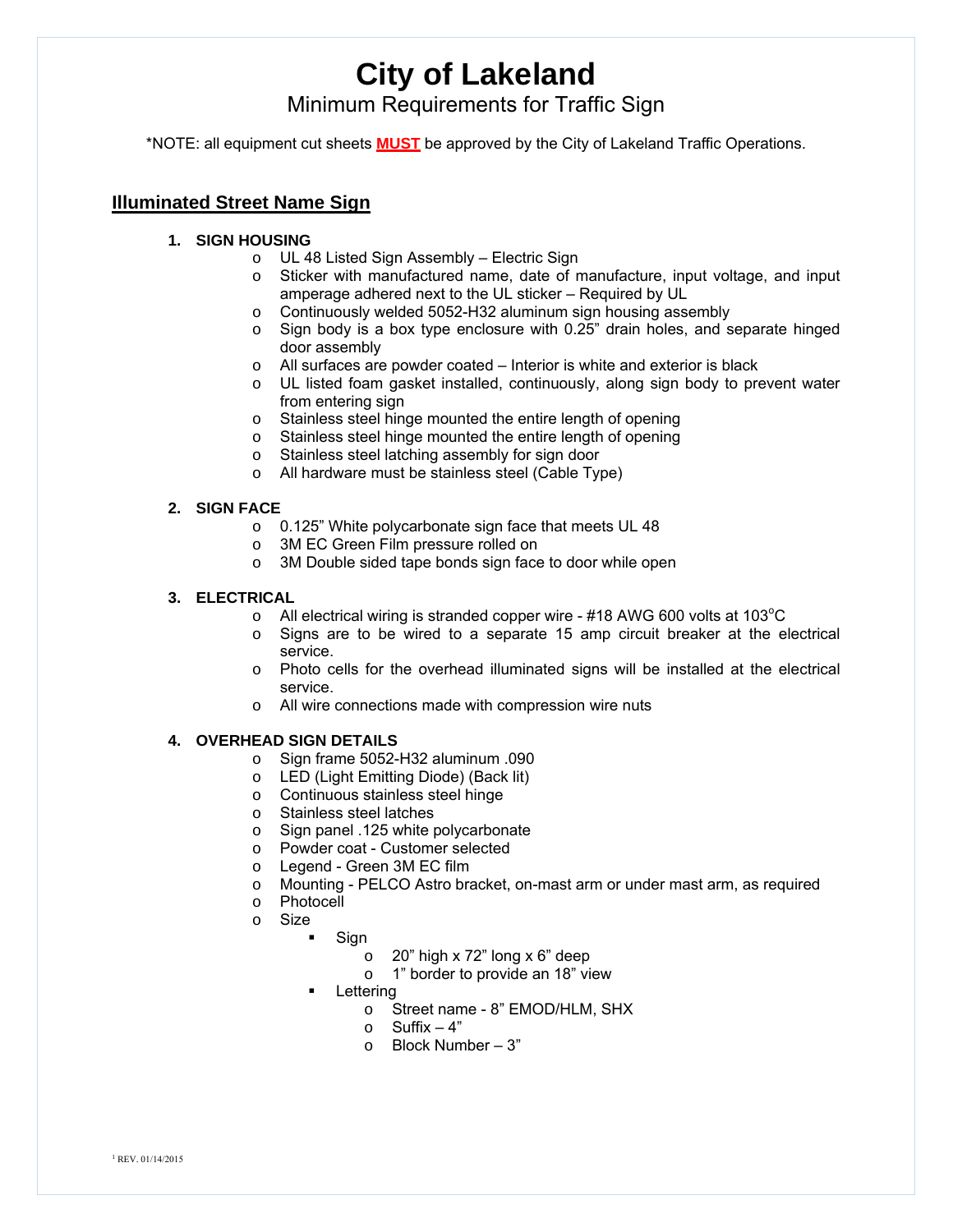### Minimum Requirements for Traffic Sign

\*NOTE: all equipment cut sheets **MUST** be approved by the City of Lakeland Traffic Operations.

**5. Any substitutes must be accepted by the City of Lakeland Traffic Operations prior to ordering.**

### **Additional Notes**

- 1. In business, commercial or residential districts where parking and/or pedestrian movement is likely, the clearance to the bottom of a sign shall be at least seven (7) feet.
- 2. Lateral clearance for regulatory and warning signs or small directional signs should be six (6) to twelve (12) feet from the edge of the pavement or traveled way in rural areas; signs are generally mounted alongside the roadway in the space between the curb and the sidewalk. Two (2) feet is recommended as a working urban minimum.
	- o STANDARD SIZES OF SIGNS
	- o STOP: 30" (OCTAGON)
	- o YIELD: 36" (EQUILATERAL TRIANGLE)
	- o NO TURN (SYMBOL): 24" X 24" (SQUARE)
	- o DO NOT ENTER: 30" X 30" (SQUARE)
	- o REGULATORY (SPEED LIMIT, KEEP RIGHT): 24" X 30" (RECTANGLE)
	- o WARNING (RIGHT OR LEFT CURVE, NO OUTLET…): 30" X 30" OR 36" X 36" (DIAMOND)
	- o STREET NAME: 6" HIGH WITH/4" HIGH LETTERING (RECTANGLE)
	- o HANDICAPPED PARKING: 12" X 18"
	- ALL HC PARKING SIGNAGE MUST HAVE SUPPLEMENTAL FINE

### **Maintaining Minimum Retro reflectivity**

Replace the previous title and parenthetical note that reserved this section for future rulemaking with the title shown above and the text shown below:

#### Support:

Retro reflectivity is one of several factors associated with maintaining nighttime sign visibility (see Section 2A.22).

#### **Standard:**

**Public agencies or officials having jurisdiction shall use an assessment or management method that is designed to maintain sign retro reflectivity at or above the minimum levels in Table 2A-3.**

#### Support:

Compliance with the above Standard is achieved by having a method in place and using the method to maintain the minimum levels established in Table 2A-3. Provided that an assessment or management method is being used, an agency or official having jurisdiction would be in compliance with the above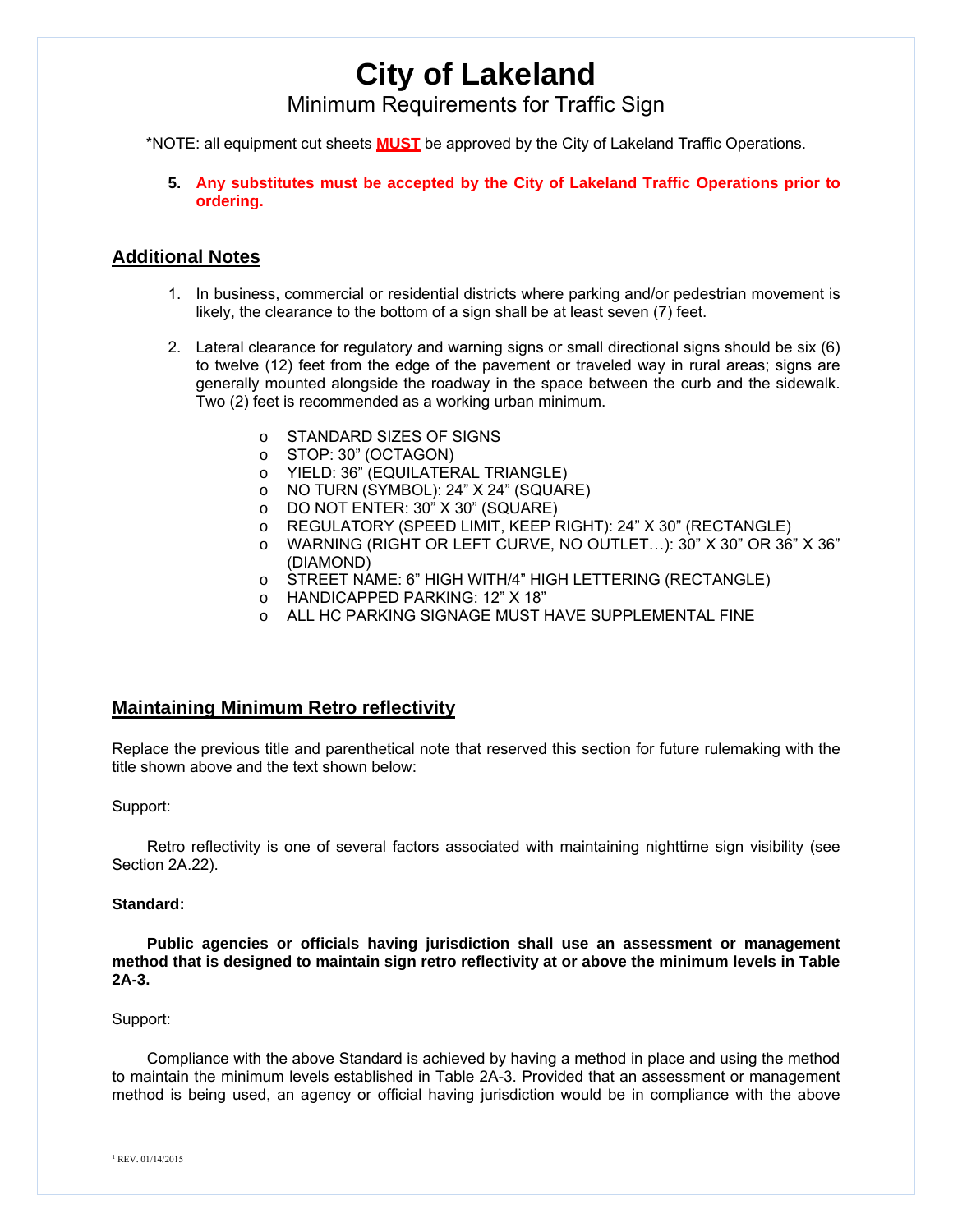### Minimum Requirements for Traffic Sign

\*NOTE: all equipment cut sheets **MUST** be approved by the City of Lakeland Traffic Operations.

Standard even if there are some individual signs that do not meet the minimum retro reflectivity levels at a particular point in time.

#### Guidance:

Except for those signs specifically identified in the Option in this Section, one or more of the following assessment or management methods should be used to maintain sign retro reflectivity:

- A. Visual Nighttime Inspection The retro reflectivity of an existing sign is assessed by a trained sign inspector conducting a visual inspection from a moving vehicle during nighttime conditions. Signs that are visually identified by the inspector to have retro reflectivity below the minimum levels should be replaced.
- B. Measured Sign Retro reflectivity Sign retro reflectivity is measured using a retroreflectometer. Signs with retro reflectivity below the minimum levels should be replaced.
- C. Expected Sign Life When signs are installed, the installation date is labeled or recorded so that the age of a sign is known. The age of the sign is compared to the expected sign life. The expected sign life is based on the experience of sign retro reflectivity degradation in a geographic area compared to the minimum levels. Signs older than the expected life should be replaced.
- D. Blanket Replacement All signs in an area/corridor, or of a given type, should be replaced at specified intervals. This eliminates the need to assess retro reflectivity or track the life of individual signs. The replacement interval is based on the expected sign life, compared to the minimum levels, for the shortest-life material used on the affected signs.
- E. Control Signs Replacement of signs in the field is based on the performance of a sample of control signs. The control signs might be a small sample located in a maintenance yard or a sample of signs in the field. The control signs are monitored to determine the end of retro reflective life for the associated signs. All field signs represented by the control sample should be replaced before the retro reflectivity levels of the control sample reach the minimum levels.
- F. Other Methods Other methods developed based on engineering studies can be used.

### Support:

Additional information about these methods is contained in the 2007 Edition of FHWA's "Maintaining Traffic Sign Retro reflectivity" (see Section 1A.11).

| Minimum Maintained Retro reflectivity Levels <sup>1</sup> |                               |                          |                |                             |                   |  |
|-----------------------------------------------------------|-------------------------------|--------------------------|----------------|-----------------------------|-------------------|--|
|                                                           | Sheeting Type (ASTM D4956-04) |                          |                |                             |                   |  |
| <b>Sign Color</b>                                         | <b>Beaded Sheeting</b>        |                          |                | <b>Prismatic Sheeting</b>   | <b>Additional</b> |  |
|                                                           |                               | Ш                        | Ш              | III, IV, VI, VII, VIII, IX, | Criteria          |  |
| White on<br>Green                                         | $W^*$ ; $G \ge 7$             | $W^*$ ; G $\geq 15$      | $W^*$ : G ≥ 25 | $W \ge 250$ ; $G \ge 25$    | Overhead          |  |
|                                                           | $W^*$ ; $G \ge 7$             | $W \ge 120$ ; $G \ge 15$ |                |                             | Ground-mounted    |  |
| Black on                                                  | Y*: 0*                        | $Y \ge 50$ ; O ≥ 50      |                |                             |                   |  |

### *Minimum Maintained Retro reflectivity Levels*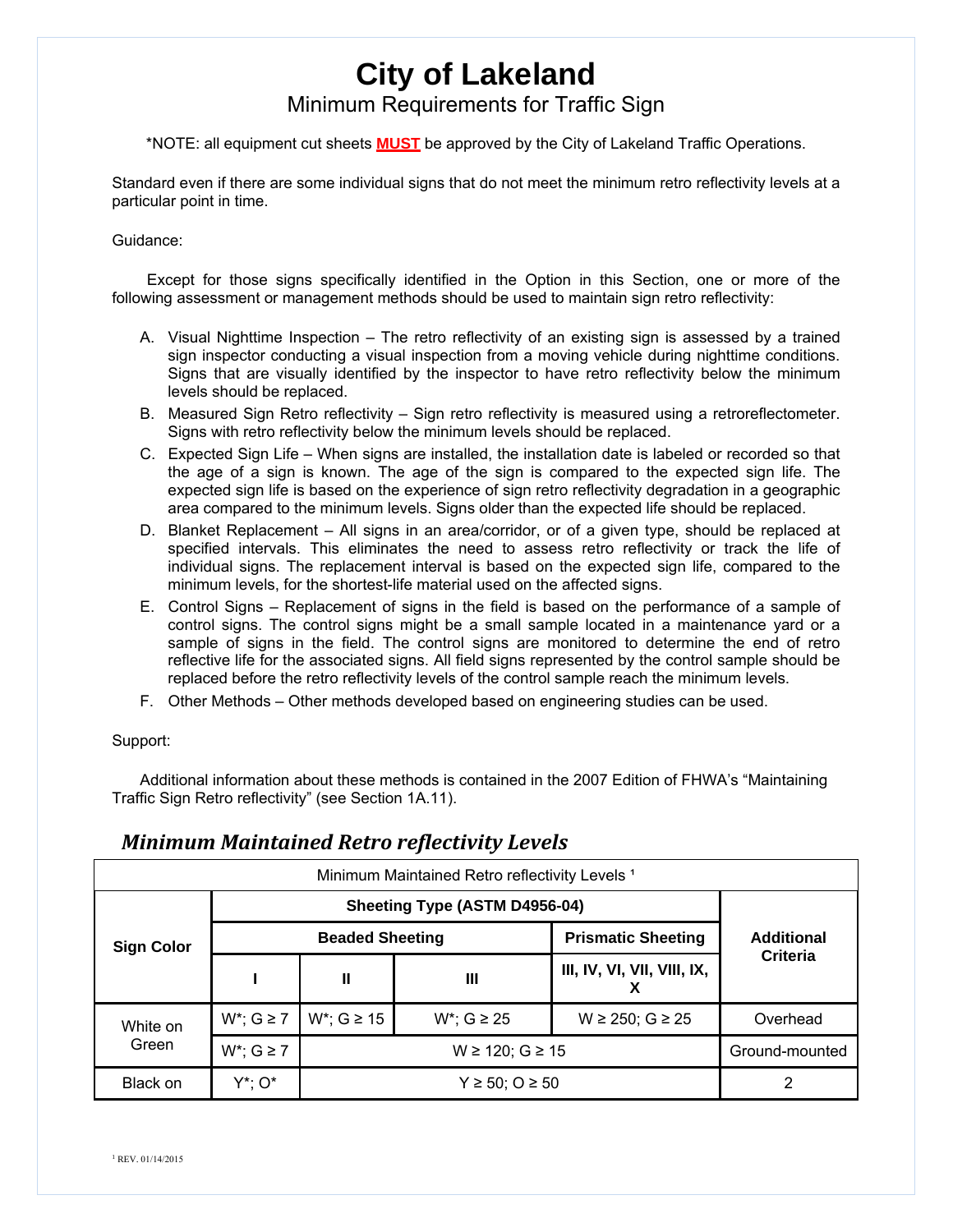Minimum Requirements for Traffic Sign

\*NOTE: all equipment cut sheets **MUST** be approved by the City of Lakeland Traffic Operations.

| Yellow or<br>Black on<br>Orange                                                                                                                                                                                                                                                                                                                                                                                                                                                                                                                                            | $Y^*$ : $O^*$                                                                                                                                                                                                                                                      | $Y \ge 75$ ; O $\ge 75$                                                                                                                                                                                                                                                                                                                                                                                                                                                                                      | 3                                                                                    |                                                                                                                                                                                                                                                                                                                               |  |  |  |
|----------------------------------------------------------------------------------------------------------------------------------------------------------------------------------------------------------------------------------------------------------------------------------------------------------------------------------------------------------------------------------------------------------------------------------------------------------------------------------------------------------------------------------------------------------------------------|--------------------------------------------------------------------------------------------------------------------------------------------------------------------------------------------------------------------------------------------------------------------|--------------------------------------------------------------------------------------------------------------------------------------------------------------------------------------------------------------------------------------------------------------------------------------------------------------------------------------------------------------------------------------------------------------------------------------------------------------------------------------------------------------|--------------------------------------------------------------------------------------|-------------------------------------------------------------------------------------------------------------------------------------------------------------------------------------------------------------------------------------------------------------------------------------------------------------------------------|--|--|--|
| White on Red                                                                                                                                                                                                                                                                                                                                                                                                                                                                                                                                                               |                                                                                                                                                                                                                                                                    | 4                                                                                                                                                                                                                                                                                                                                                                                                                                                                                                            |                                                                                      |                                                                                                                                                                                                                                                                                                                               |  |  |  |
| <b>Black on White</b>                                                                                                                                                                                                                                                                                                                                                                                                                                                                                                                                                      |                                                                                                                                                                                                                                                                    |                                                                                                                                                                                                                                                                                                                                                                                                                                                                                                              |                                                                                      |                                                                                                                                                                                                                                                                                                                               |  |  |  |
| 1. The minimum maintained retro reflectivity levels shown in this table are in units of cd/lx/m2 measured<br>at an observation angle of $0.2^{\circ}$ and an entrance angle of -4.0 $^{\circ}$ .<br>2. For text and fine symbol signs measuring at least 1200 mm (48 in) and for all sizes of bold symbol<br>signs<br>3. For text and fine symbol signs measuring less than 1200 mm (48 in)<br>4. Minimum Sign Contrast Ratio $\geq$ 3:1 (white retro reflectivity ÷ red retro reflectivity)<br>This sheeting type should not be used for this color for this application. |                                                                                                                                                                                                                                                                    |                                                                                                                                                                                                                                                                                                                                                                                                                                                                                                              |                                                                                      |                                                                                                                                                                                                                                                                                                                               |  |  |  |
| <b>Bold Symbol Signs</b>                                                                                                                                                                                                                                                                                                                                                                                                                                                                                                                                                   |                                                                                                                                                                                                                                                                    |                                                                                                                                                                                                                                                                                                                                                                                                                                                                                                              |                                                                                      |                                                                                                                                                                                                                                                                                                                               |  |  |  |
| Curve<br>and Curve<br>$W1-8 -$ Chevron<br>Curve<br>$\bullet$<br>$\bullet$<br>Loop<br>$\bullet$<br>Intersection<br>W2-6 - Circular<br>Intersection                                                                                                                                                                                                                                                                                                                                                                                                                          | $W1-1$ , $-2$ - Turn and<br>W1-3, -4 - Reverse Turn<br>W1-5 - Winding Road<br>$W1-6$ , $-7$ – Large Arrow<br>$W1-10$ – Intersection in<br>W1-11 - Hairpin Curve<br>W1-15 - 270 Degree<br>W2-1 - Cross Road<br>$W2-2$ , $-3$ – Side Road<br>$W2-4$ , $-5 - T$ and Y | W3-1 - Stop Ahead<br>$\bullet$<br>W3-2 - Yield Ahead<br>$\bullet$<br>W3-3 - Signal Ahead<br>$\bullet$<br>$W4-1 - Merge$<br>$\bullet$<br>$W4-2$ – Lane Ends<br>$\bullet$<br>W4-3 - Added Lane<br>$\bullet$<br>W4-5 - Entering Roadway<br>$\bullet$<br>Merge<br>W4-6 - Entering Roadway<br>$\bullet$<br>Added Lane<br>W6-1, -2 - Divided Highway<br>$\bullet$<br>Begins and Ends<br>W6-3 - Two-Way Traffic<br>$\bullet$<br>$W10-1, -2, -3, -4, -11, -12 -$<br>$\bullet$<br>Highway-Railroad Advance<br>Warning | Crossing<br>Crossing<br>$\bullet$<br>Crossing<br>$\bullet$<br>$\bullet$<br>$\bullet$ | W11-2 - Pedestrian<br>W11-3 - Deer Crossing<br>W11-4 - Cattle Crossing<br>W11-5 - Farm Equipment<br>$W11-6 -$ Snowmobile<br>W11-7 - Equestrian<br>$W11-8$ – Fire Station<br>W11-10 - Truck Crossing<br>$W12-1 - Double Arrow$<br>$W16-5p, -6p, -7p -$<br><b>Pointing Arrow Plaques</b><br>W20-7a - Flagger<br>$W21-1a-Worker$ |  |  |  |
| Fine Symbol Signs - Symbol signs not listed as Bold Symbol Signs.                                                                                                                                                                                                                                                                                                                                                                                                                                                                                                          |                                                                                                                                                                                                                                                                    |                                                                                                                                                                                                                                                                                                                                                                                                                                                                                                              |                                                                                      |                                                                                                                                                                                                                                                                                                                               |  |  |  |
| <b>Special Cases</b>                                                                                                                                                                                                                                                                                                                                                                                                                                                                                                                                                       |                                                                                                                                                                                                                                                                    |                                                                                                                                                                                                                                                                                                                                                                                                                                                                                                              |                                                                                      |                                                                                                                                                                                                                                                                                                                               |  |  |  |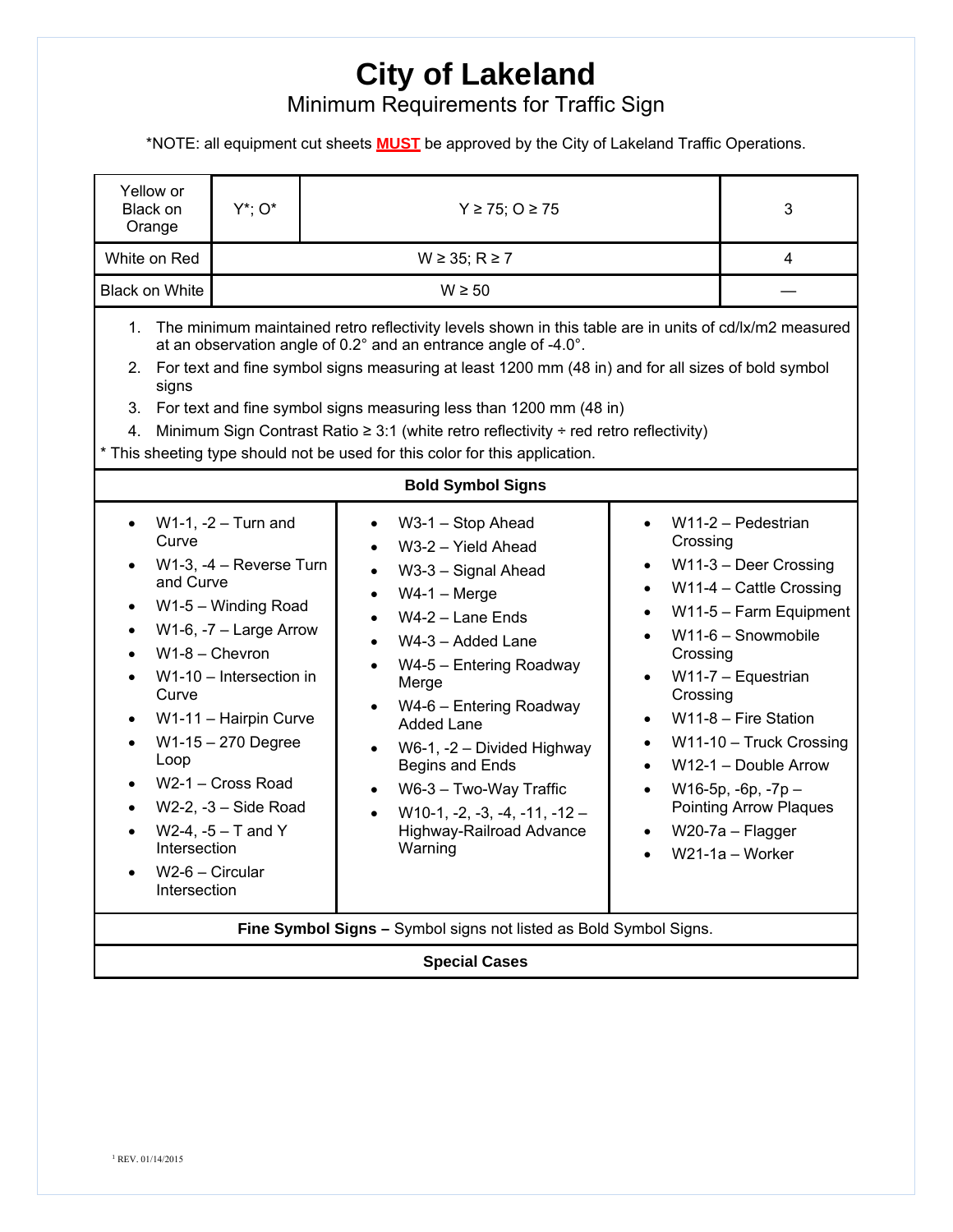Minimum Requirements for Traffic Sign

\*NOTE: all equipment cut sheets **MUST** be approved by the City of Lakeland Traffic Operations.

- W3-1 Stop Ahead: Red retro reflectivity ≥ 7
- W3-2 Yield Ahead: Red retro reflectivity ≥ 7; White retro reflectivity ≥ 35
- W3-3 Signal Ahead: Red retro reflectivity ≥ 7; Green retro reflectivity ≥ 7
- W3-5 Speed Reduction: White retro reflectivity ≥ 50
- For non-diamond shaped signs such W14-3 (No Passing Zone), W4-4p (Cross Traffic Does Not Stop), or W13-1, -2, -3, -5 (Speed Advisory Plaques), use largest sign dimension to determine proper minimum retro reflectivity level.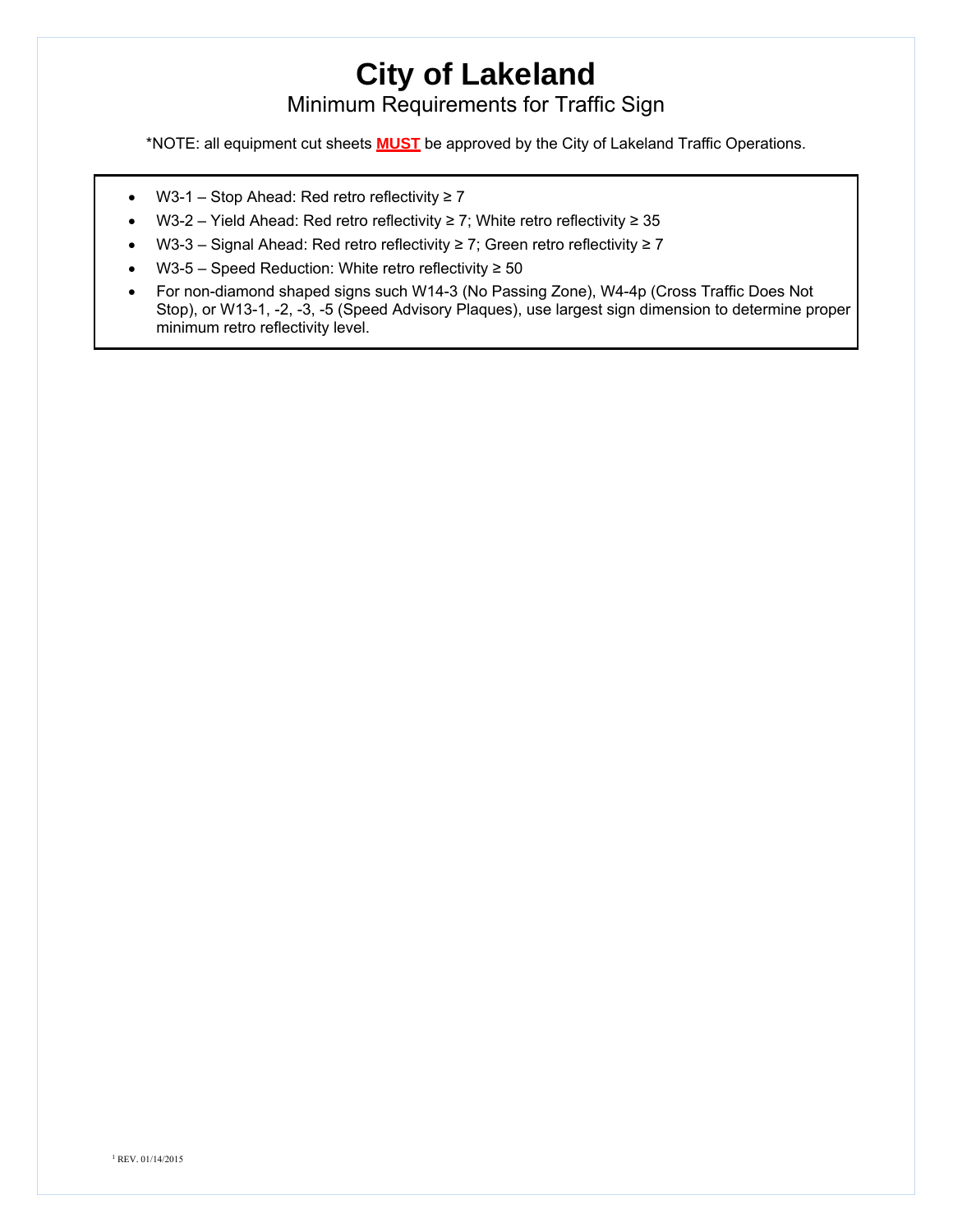- Sign assemblies will be fabricated with aluminum alloy 5052-H38 with a standard thickness of .080 inches, and nine inches (9") high by various lenghts with  $\frac{3}{4}$ " radius corners.
- Prismatic Sheeting "White" -<br>Prismatic Sheeting "W<br>Green ATSM EC 177
- 

FABRICATION SPECIFICATIONS<br>
Sign assemblies shall be fabricated using the following materials:<br>
Sign assemblies shall be fabricated using the following materials:<br>
Sign assemblies shill be fabricated with a uminum alloy 50 Lettering on street name signs shall be six inches (6") high in upper & lower case letters. Supplementary lettering to indicate the type of street (such as St, case letters. Supplementary lettering to indicate the type of street (such<br>Av, Rd, etc.) shall be in smaller lettering of three inches (3") in height.<br>Prefix lettering (such as N, S, E, W) shall be in smaller lettering of<br> Prefix lettering (such as N, S, E, W) shall be in smaller lettering of<br>four inches (4") in height. All signs shall have the City of Lakeland logo<br>(swan). All lettering shall be upper & lower case highway font B. Block numb (swan). All lettering shall be upper & lower case highway font B. Block nui<br>shall be highway font C. A diagram showing dimensions, layout, spacing, shall be highway fon<mark>t</mark><br>etc. is shown at right.





NOTE:





CITY STREETS WILL BE GREEN BACK GROUND WITH WHITE TEXT.